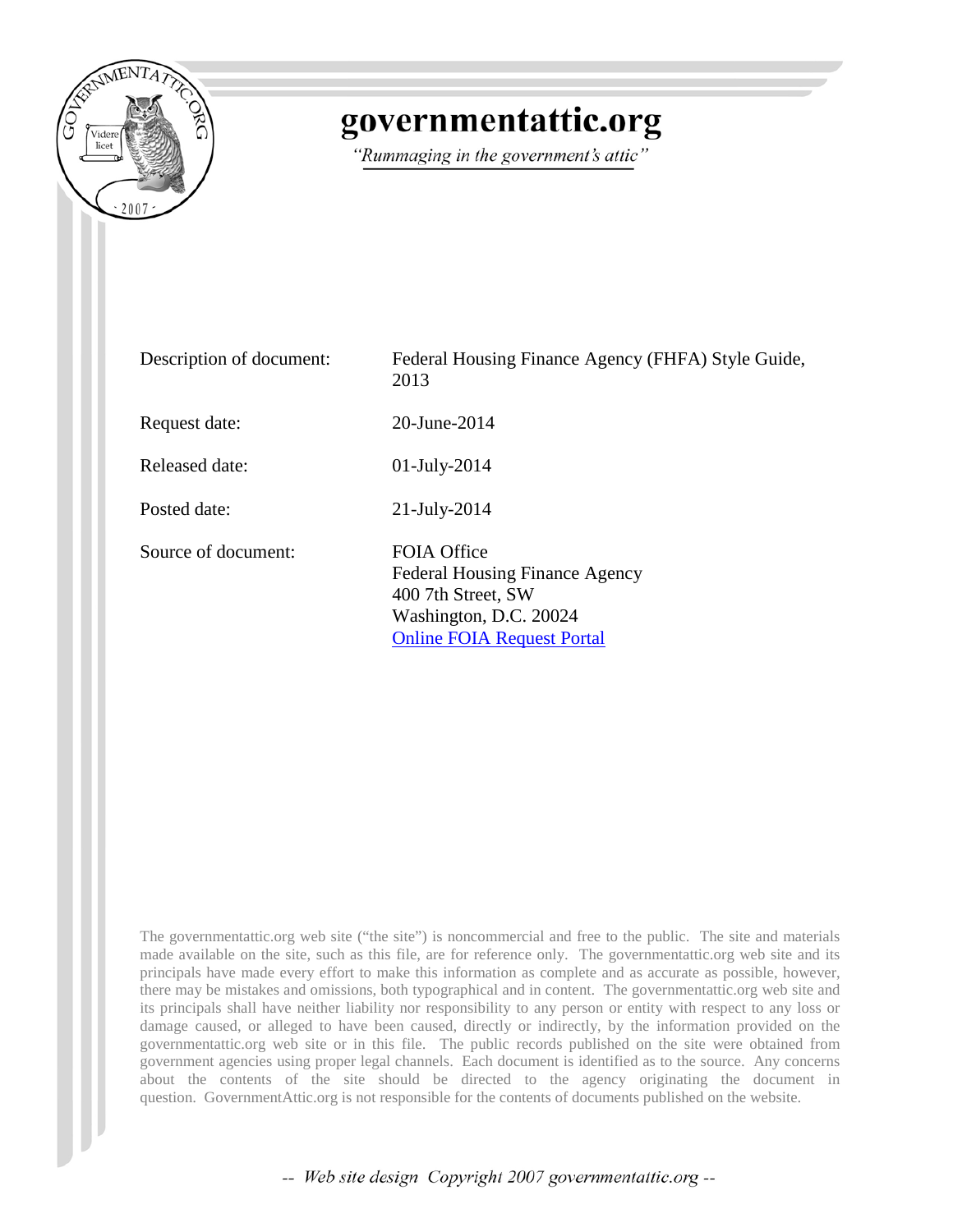From: "Easter, Stacy" Date: Jul 1, 2014 3:30:59 PM Subject: FHFA FOIA No. 2014-FOIA-072

July 1, 2014 Re: FHFA FOIA No. 2014-FOIA-072

This letter is in response to your Freedom of Information Act (FOIA) request, dated June 20, 2014. Your request was received in the Federal Housing Finance Agency's (FHFA) FOIA office on June 23, 2014, and assigned FHFA FOIA request number 2014-FOIA-072. Your request was processed in accordance with the FOIA (5 U.S.C. § 552) and FHFA's FOIA regulation (12 CFR Part 1202).

You requested the following:

"a copy of the FHFA Style Manual. A style guide or style manual is a set of standards for the writing and design of documents, either for general use or for a specific publication, organization or field. The implementation of a style guide provides uniformity in style and formatting within a document and across multiple documents. I prefer to receive this document in electronic/digital format if practicable."

A search of FHFA files and records located one document responsive to your request. The FHFA has determined that the document is releasable in its entirety. The responsive material is attached.

This is the final decision on your FOIA request. If you wish to appeal any aspect of FHFA's decision on your request, you must forward within 30 days:

A copy of your initial request; A copy of this letter; and A statement of the circumstances, reasons, or arguments for seeking disclosure of the affected record(s).

The appeal must be sent either electronically through FHFA's public access link by clicking here https://publicaccesslink.fhfa.gov/palMain.aspx or by mailing to the "FOIA Appeals Officer" at the above address. The subject line, or the envelope and the letter of appeal, must be clearly marked "FOIA Appeal." Please note that all mail sent to the FHFA via the United States Postal Service is routed through a national irradiation facility, a process that may delay delivery by approximately two weeks. For any time-sensitive correspondence, please plan accordingly.

Your FOIA request is releasable to the public under subsequent FOIA requests. In responding to these requests, FHFA does not release personal information, such as home or email addresses and home or mobile telephone numbers which are protected from disclosure under FOIA Exemption 6 (5 U.S.C. § 552(b)(6)).

If you have any questions regarding the processing of your request, please contact us at [foia@fhfa.gov](mailto:foia@fhfa.gov) or 202-649-3803.

Sincerely, Stacy J. Easter Freedom of Information Act/Privacy Officer Federal Housing Finance Agency Office of General Counsel 400 7th Street, SW | Washington, DC 20024

Confidentiality Notice: The information contained in this e-mail and any attachments may be confidential or privileged under applicable law, or otherwise may be protected from disclosure to anyone other than the intended recipient(s). Any use, distribution, or copying of this e-mail, including any of its contents or attachments by any person other than the intended recipient, or for any purpose other than its intended use, is strictly prohibited. If you believe you have received this e-mail in error: permanently delete the e-mail and any attachments, and do not save, copy, disclose, or rely on any part of the information contained in this e-mail or its attachments. Please call 202-649-3800 if you have questions.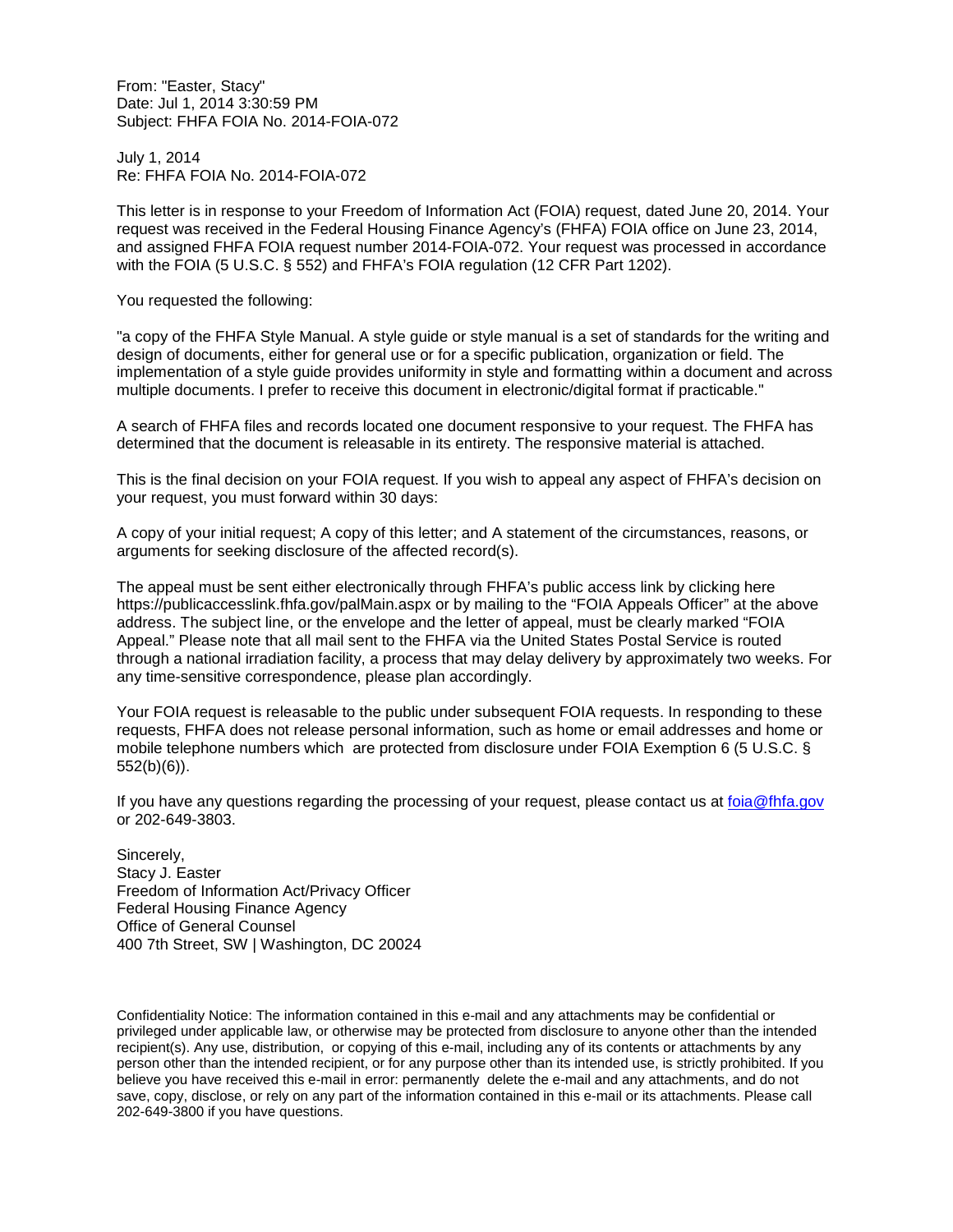

## **FHFA Style Guide**

The Style Guide establishes FHF A-specific style standards and abbreviations for FHF A Official Documents; it is intended to be a quick reference. For more detailed information, please refer to the *Chicago Manual of Style*.

### FHFA-specific Style Standards

A versus An: Use " $a$ " before words, abbreviations, and acronyms that start with a consonant *sound* and *"an "* before words, abbreviations, and acronyms that start with a vowel *sound.* 

- A Fannie Mae employee (f sound)
- An FHLBank employee (e sound)
- A horse (h sound)
- An honorable ( $o$  sound)
- A one-car garage (w sound)
- An RMBS (a sound)

Abbreviations and Acronyms: Spell out the words in the first reference, and place the abbreviation or acronym in parentheses without quotation marks after that full reference. As a general rule, abbreviations and acronyms should be used when a term will be used two or more times in the text.

agency: Do not capitalize unless it is the first word of a sentence or is in a title or heading.

board(s) of directors: Do not capitalize references to "the board" or "the board of directors."

Bullets: Capitalize the first word of each bullet.

Commas:

- In a string, include a comma before the word "and."
	- "The colors of the U.S. flag are red, white, and blue."
- Set off a year with a pair of commas ifthe year is used with a specific date. No commas are needed around the year if it is used alone or with the month only.

"The meeting will be held on July 1, 2013, in New York."

"The meeting will be held in July 2013 in New York."

• When you use a city and state in a sentence, set off the state with a pair of commas. If you use the state without a city, no commas are needed.

"The meeting will be held in Atlanta, Georgia, at a hotel."

"The meeting will be held in Georgia at a hotel."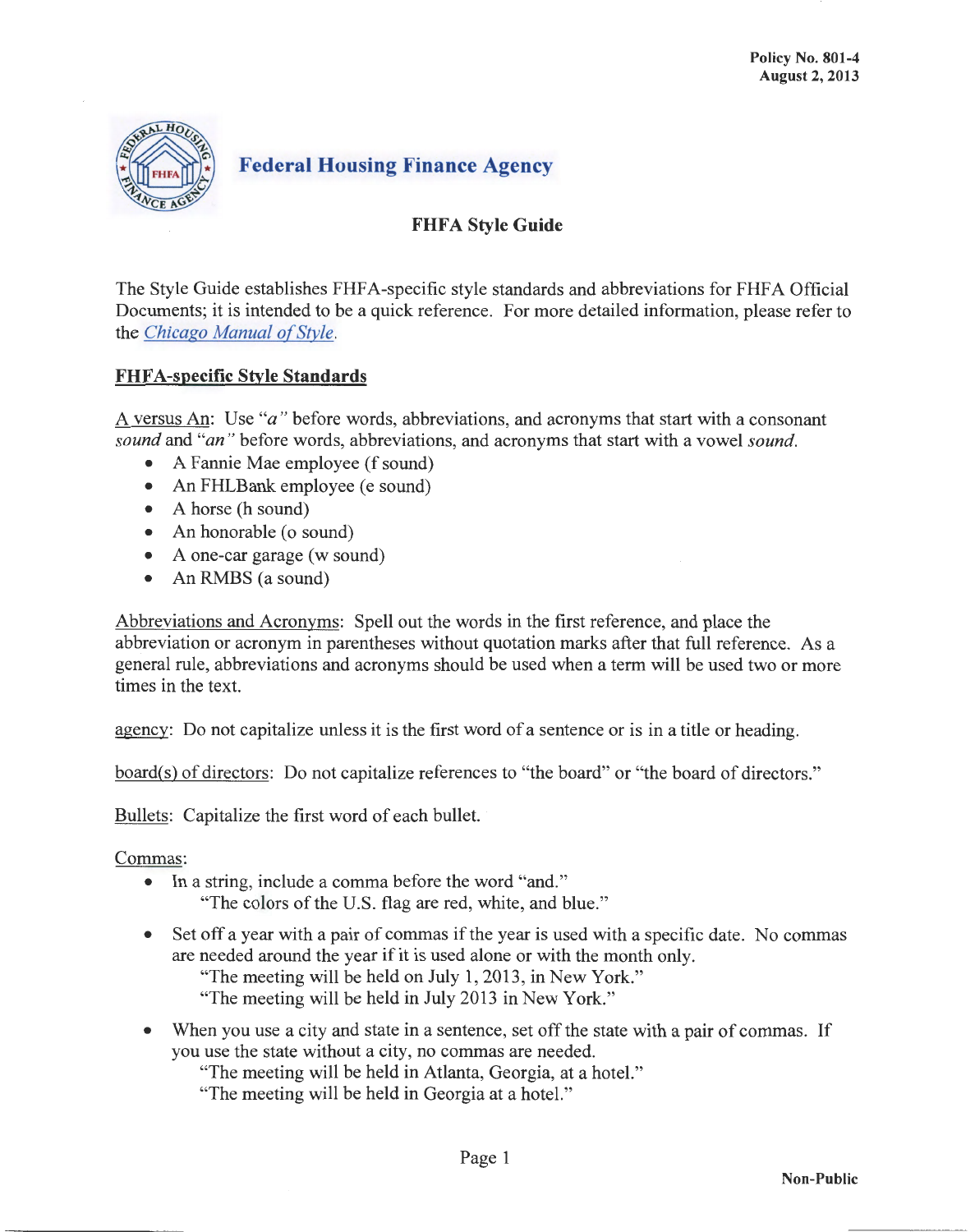federal: Do not capitalize unless it is the first word of a sentence or is in a title or heading.

FHFA: If the abbreviation FHFA is used as a noun, do not use "the." When it is used as an adjective, do use "the."

"In 2008, FHFA was created."

"In 2008, the FHFA website was established."

#### Formatting:

- Times New Roman 12 point (text); Times New Roman 10 point (footnotes)
- One-inch margins on all sides
- Body of text should be single-spaced
- Double-spacing between paragraphs
- Do not indent first line of a paragraph
- Left justified
- Page numbers should be centered on the bottom

Note: If you are drafting something that will be published in the *Federal Register,* follow its style guidelines at [Federal Register Document Drafting Handbook.](http://www.archives.gov/federal-register/write/handbook/)

government: Do not capitalize unless it is the first word of a sentence or is in a title or heading.

Hyphens: Generally, compound words are hyphenated when modifying a noun but not hyphenated when used alone.

"I have a fixed-rate mortgage."

"My mortgage is fixed rate."

Numbers: Spell out numbers below 10. When 2 or more numbers appear in a sentence and 1 of them is 10 or larger, only numbers should be used.

Percent: In text, spell "percent" rather than using the "%" sign.

Seal: The FHFA seal should be on all Official Documents.

Titles and Headings: Capitalize all words except articles *(a, an, the),* prepositions (such as *at, in, from, between),* coordinating conjunctions *(and, but, or, nor, for, so, yet)* and *to* and *as* - unless one of these words is first or last in the title or heading.

United States: Use "United States" as a noun, but use the abbreviation U.S. as an adjective. "He entered the United States decades earlier and has since applied for U.S. citizenship."

Washington, D.C.: Always use the full name of the city and periods after the D and C.